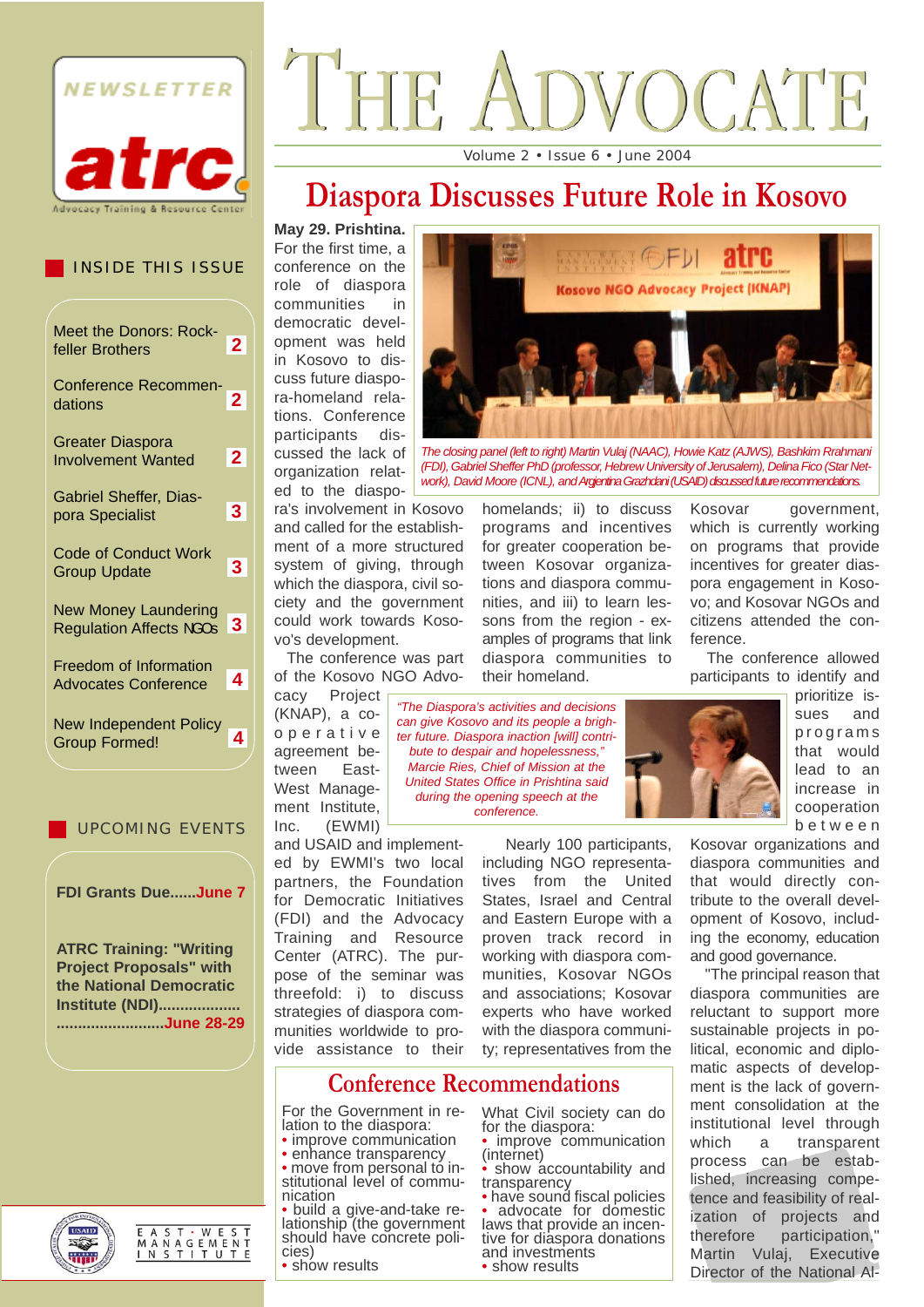Volume 2 • Issue 6 • Page 2



NEWSLETTER

## **Conference: Diaspora Communities in Development**

# **Meet the Donors: Rockefeller Brothers Fund**

**May 10 -** The Rockefeller Brothers Fund, represented by Grant Garrison, were guests at the ATRC "Meet the Donors" program this month, where they presented their grant-giving programs to NGO participants. The Fund pursues four program interests - Democratic Practice, Sustainable Development, Peace and Security, and Human Advancement - in a variety of geographic contexts. In addition, the Fund has identified several specific locations on which to concentrate its crossprogrammatic grant-making.

The Rockefeller Brothers Fund has been engaged in grant-making in the Balkans, especially Serbia and Montenegro, since the spring of 2001 when the board of trustees identified the region as a "Special Concern". The Fund's work here draws on more than 20 years of grantmaking experience in Central and Eastern Europe, which will conclude in 2003.

The Fund is currently planning to expand their projects to Kosovo, especially in the field of public policy and sustainable democracy. One of the potential sub-donors in the region is the Foundation for Democratic Initiatives in Gjakova, which could distribute funds for the Rockefeller Brothers Fund in the future. The Fund aims to:

• Support the capacities and performance of governmental institutions.

• Promote a deeper understanding of the role of nongovernmental organizations in democratic society.

• Create conditions for effective relationships between government and civil society institutions.

For more information about the Rockefeller Brothers Fund, go to their website:

**www.rbf.org**

banian American Council (NAAC) said. "Among other things needed is the establishment of mechanism of communication whereby needs and opportunities are communicated; certainly conferences like this one offer the cross-pollination of the NGO sector in Kosova and the U.S.," he added.

David Moore from the International Center for Notfor-Profit Law (ICNL) provided examples of fiscal incentives at the national and international level that would encourage donors. He also suggested that Kosovar NGOs and government representatives work to educate individual donors in the diaspora regarding the benefits they can receive from giving do-

*Kreshnik Berisha (ATRC Director), Bashkim Rrahmani (FDI Executive Director), Fron Nazi (EWMI/KNAP Chief of Party), and Natyra Zhjeqi (ATRC Training Officer) (left to right) provide concluding remarks.*

nations (corporate or individual). Kosovars should raise the diaspora's awareness regarding other diaspora projects as well as Kosovo initiatives, he said.

Igballe Rogova, Executive Director of the Kosova Women's Network presented an example of citizens and community-based NGOs visiting diaspora communities in Europe to

show local programs and to reach out diaspora communities from their particular region. Zef Shathe Mother Theresa humanitarian organization and Kristin Griffith from Mercy Corps provided examples of prior diaspora involvement, mainly pertaining to humanitarian aid in Kosovo. Lufti Haziri, Mayor of Gjilan Municipality and a representative from the Ministry of Education spoke about the Kosovar government's activities in relation to the diaspora community thus far.

Howie Katz from the American Jewish World Service recommended that NGOs seeking diaspora involvement in the future should stay true to their mission; coordinate with donors; and involve women who often give more funds directly back to improving the situation.

la from

*Conference participants ask the speakers questions.* 

# **Wanted: Greater Diaspora Involvement in Kosovo**

In the past decade, diaspora communities have become significant sources of funding and human resources in the area of international development. As "insiders" living abroad, members of diaspora communities have been able to bypass the international aid community and deal directly with indigenous organizations. Consequently, the diaspora's contributions are often unidentifiable to most international organizations. According to UN studies on the role of the diaspora community in international development, most people

would agree that both diaspora communities and international donors have failed to fully utilize each other's resources so as to provide the best possible support to the local population.

There have been successful examples of international aid organizations coordinating their efforts with diaspora communities. In Kosovo, the majority of such successful joint programs have been humanitarian.

International development organizations and the diaspora community should harness each other's strengths and work together to develop programs that support pro-active issuedriven non-government organizations (NGOs) as well as the capacity of locals to address economic development, education, culture and good governance. After five years, international aid, as expected, is rapidly decreasing while the capacity and efficiency of local organizations is increasing. But with the exodus of the traditional international donor community, the Kosovar diaspora must step in so that Kosovar NGOs and various programs do not disappear.



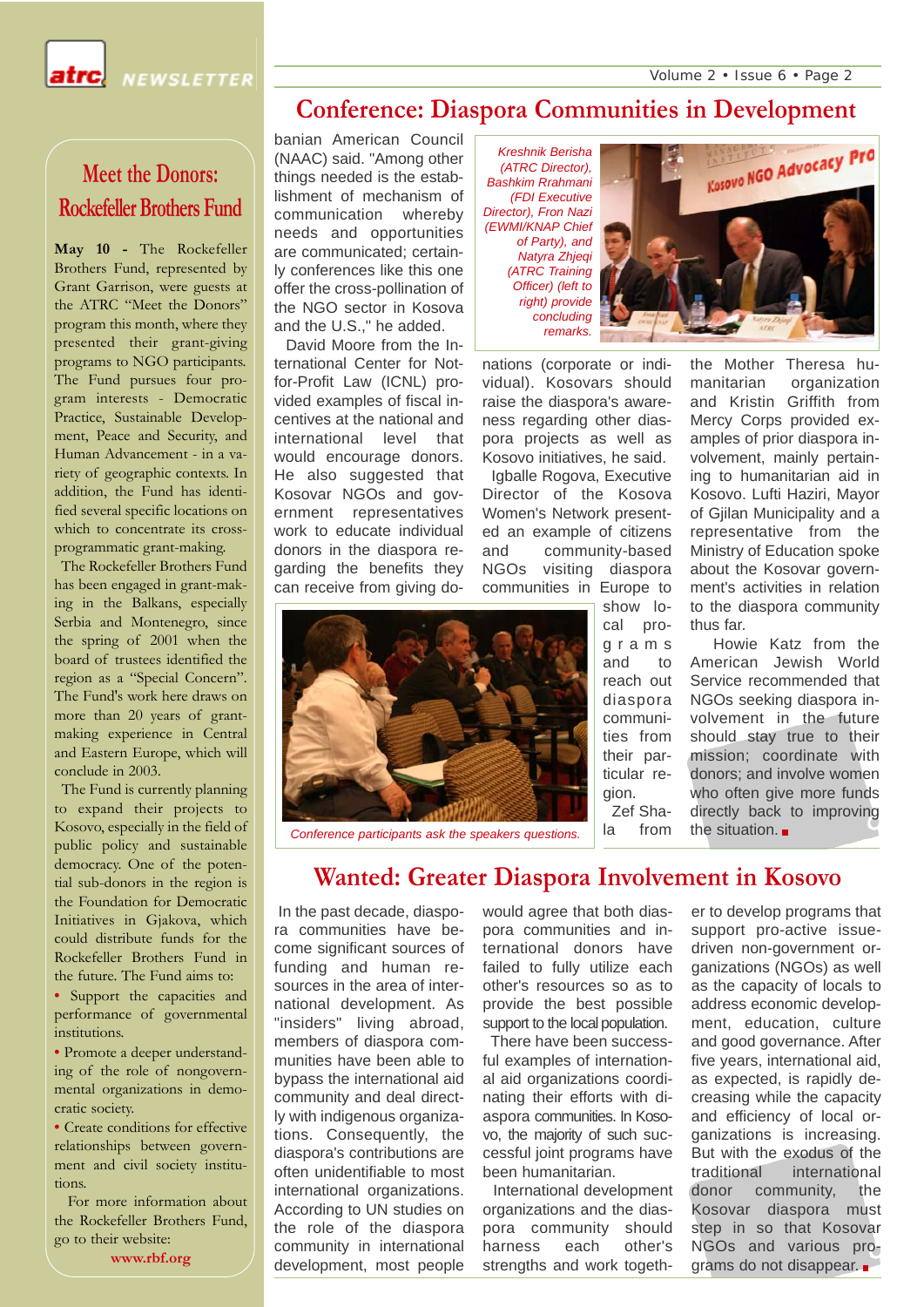Volume 2 • Issue 6 • Page 3

**NEWSLETTER** 

### **Gabriel Sheffer, Diaspora Specialist Speaks from Experience**

**May 18 -** The new NGO Code of Conduct work group met at **Work Group Discusses Code of Conduct**

ATRC to discuss the importance of drafting a Code of Conduct for civil society and to brainstorm future activities. The work group agreed to review proposed Code of Conduct materials provided by the Kosovar Institute for Not-for-profit Law (IKDO) at the next work group meeting.

The work group, established following a discussion at ATRC last month, includes Kreshnik Berisha - ATRC, Teuta Luzha - Foundation for Democratic Initiatives (FDI), Veton Mujaj - Syri i Vizionit, Gjyljeta Mushkolaj - IKDO, and Igballe Rogova - Kosova Women's Network.

After proposals for the NGO Code of Conduct are reviewed, work group members will seek recommendations from other NGOs through a questionnaire, which will be widely distributed to all NGOs who wish to follow the Code of Conduct. The work group proposed two versions of the questionnaire: one with tight standards and another with softer standards.

"Drafting a Code of Conduct is a process. It takes a long time to write a code that you can commit to," Mushkolaj said.

A Code of Conduct is similar to a statute and it incorporates clearly defined conflict of interests policies by which members should abide.

It is a regulation not issued by the government in which an umbrella of NGOs follows set standards and regulates itself to gain trust from governmental institutions and the people.

The work group will meet every month to discuss sample codes of conducts and to write a Code of Conduct applicable to Kosovo's circumstances. If you want more information or want to be involved, contact ATRC.

**May 29 -** Gabriel Sheffer, Ph.D., professor of political science at Hebrew University in Jerusalem, spoke about diaspora-homeland (country of origin) relations at the Diaspora Conference. He made a distinction between the relations of stateless and state-linked diasporas and their homelands. Among other things, Sheffer argued that between diasporas and people in their homelands tensions are created regarding **Sheffer's 7 Pieces of Advice** 

#### **for Working with Diaspora Communities**

- **1** Allow diaspora autonomy
- Exchange Information **2**
- **3** Be interested in and support the diaspora
- 4 Invest in the Internet
- Show your difficulties; **5** Show your diffing present the reality
- Encourage ear-marked donations; be account- able and transparent **6**
- Invest in young people's **7** Invest in young people's relation to their homeland

various possible types of support (political, diplomatic and economic) that diasporas can and wish to extend to their homeland.

Sheffer believes that as diaspora communities increase in number due to immigration, they will play an increasingly important role in their homeland, host country and internationally in regards to politics, economics, etc.

"The melting pot idea is dead," Sheffer said, describing many immigrant communities' tendency to maintain their traditional culture rather than assimilate. He suggested that more be done to improve communication among members of diaspora communities, their host country and their homeland, especially through cultural means such as literature and film. While Sheffer's interests



began with the Jewish diaspora's role in Israeli foreign policy, he has since broadened his research to include diaspora communities throughout the world. He is recognized as a leading scholar on diasporas and has published numerous articles and books on this issue. The most recent is *Diaspora Politics: At Home Abroad*, which is probably the first book to focus on the political aspects of these issues. An earlier edited volume: *Modern Diasporas in International Politics* is widely regarded as the first systematic volume dealing with the diaspora phenomenon.

# **NGOs Must Abide by New Money Laundering Regulation**

**May 19 -** Even after the establishment of the Kosovar assembly, the United Nations Mission in Kosovo (UNMIK) continues to issue regulations without public consultation. The latest example is the new UNMIK regulation on money laundering, adopted in February and signed by the Special Representative to the Secretary General to take effect in July. Characteristically, adoption of the regulation, which largely affects society, did not draw media coverage except for some short reports in daily newspapers.

"This regulation's goal is to prevent corrupt practices that deprive funds from Kosovo's consolidated budget," Naser Gjinovci, an independent lawyer said.

To increase public knowledge of the new regulation, ATRC held a discussion, which was attended by 20 NGOs and widely covered by the media. The discussion concentrated on NGOs' financial obligations under the regulation:

- Unless an NGO goes through the relevant institutional procedures, the NGO may not receive a donation over €1000 from one source at one time.

- An NGO may not spend more that €5000 from its budget on the same day.

- If an NGO receives more than  $€10,000$  a year, it must provide information on the source and the reason for receiving the funds.

The institution responsible for implementing this regulation is the Centre for Financial Information within Pillar I - Police and Justice. This center can issue permission, conditioned permission or no permission for financial transactions. Entities have no right to appeal.

Therefore, whether NGOs have beneficiary status or



*The media interviews Director Kreshnik Berisha about the new money laundering regulation.*

not, they must maintain a precise list of income and expenditures.

"This regulation is a great obstacle for corruption and organized crime. It establishes a mechanism for the effective implementation of the rule of law," Gjyljeta Mushkolaj, law expert from the Kosovar Institute for Not-for-profit Law (IKDO) said. The obligations under the regulation will also improve Kosovo's financial health, she said.<sub>■</sub> Read More: **www.unmikonline.org**